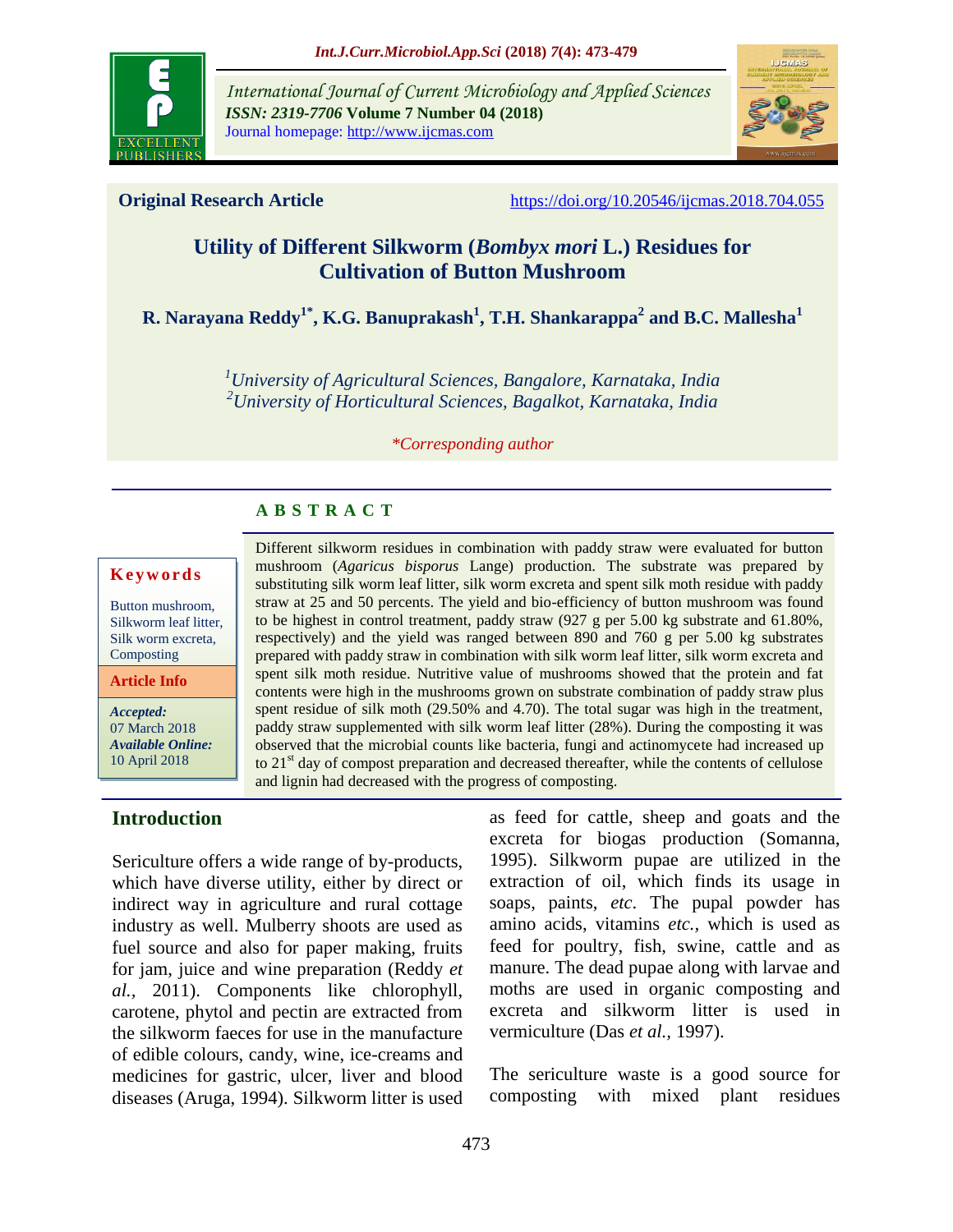(Sharma *et al.,* 1999) and the mulberry stem can be a source of oyster mushroom production. Several researchers substituted the byproducts of sericulture, mainly the stem with paddy straw in the cultivation of oyster mushroom (Madan and Vasudevan, 1989; Reddy *et al.,* 2000) but the utility of various sericulture wastes in the cultivation of button mushroom is still to be evaluated and exploited. Mushroom is a rich source of protein, vitamins and minerals, which provide nutritional security, economic stability and employment to rural people (Royse, *et al.,* 2016). *Agaricus* mushroom is an efficient lignin degrader that can be grown on different lignocellulosic wastes (Navi *et al.,* 2011; Reddy *et al.,* 2011). Looking into the availability of large quantities of sericulture wastes in other words residue in and around the Bangalore region we have tried the possibilities of utilizing the sericulture residue for button mushroom (*Bombyx mori* L.) cultivation.

## **Materials and Methods**

The study was conducted at mushroom house, College of Agriculture, University of Agricultural Sciences, Bangalore. The different residues obtained after rearing mulberry silk worm and production of silk were subjected for their possibilities of *Agaricus* mushroom production. The silkworm litter is mixed in different combination with paddy straw and chicken manure to prepare compost (Reddy *et al.,* 2011). The standard compost (control) was prepared by following long method of natural fermentation, using the substrates paddy straw, chicken manure, wheat bran and gypsum in the ratio of 100.0 kg: 15.0 kg: 5.0 kg: 3.0 kg respectively and this recipe formed the 100 per cent concentration of the substrates. For the treatments, the paddy straw and chicken manure were substituted with other residues. The silkworm leaf litter 100

kg, silkworm excreta 15 kg and spent silk moth 5 kg formed 100 per cent concentration in the study.

The compost was prepared on a clean composting platform after disinfecting with 2% formalin. The base material, paddy straw was spread on the floor to a height of 25 to 30 cm, made wet by spraying water and turned using forked iron rod. The wetting and turning continued for 5 days and after complete wetting, stacked for 24 h. All other recipe materials were added to the wet straw as per the treatments, sprinkled with water and composted. On  $6<sup>th</sup>$  day the first turning was given to ensure uniform mixing and composting. Second, third, fourth, fifth sixth and seventh turnings were given on  $10^{th}$ ,  $13^{th}$ ,  $16^{th}$ ,  $19^{th}$ ,  $22^{nd}$ ,  $25^{th}$  days at an interval of 3 days. The compost was ready by  $28<sup>th</sup>$  day, had 70 per cent moisture and it was used for mushroom production.

The method outlined by Pandey and Tewari (1993) was followed for the mushroom cultivation. The composts were processed by autoclaving at 121*°* C for 3 h and allowed to cool by spreading over polythene sheet. Individual composts were packed separately into polythene bags of  $15 \times 20$  cm and 150 gauges; with inter spread layers of spawn at 10 cm and 5 cm from top of the cover at the rate of 50 g per 5 kg compost. The bags were arranged on the iron racks by covering with newspaper on top. Watering was done on the newspaper. The relative humidity of 80 to 85 per cent and temperature of  $26 \pm 2^{\circ}$ C were maintained. After two weeks of spawn run period, when compost was fully covered by mycelium, the newspaper was removed and casing was done by covering the compost with casing material to a thickness of 2 inches. The casing material was prepared from FYM and garden soil in the ratio of 1:1. The temperature was lowered to  $18^{\circ}$ C  $\pm$  2°C and fresh air with 85 to 90 per cent relative humidity was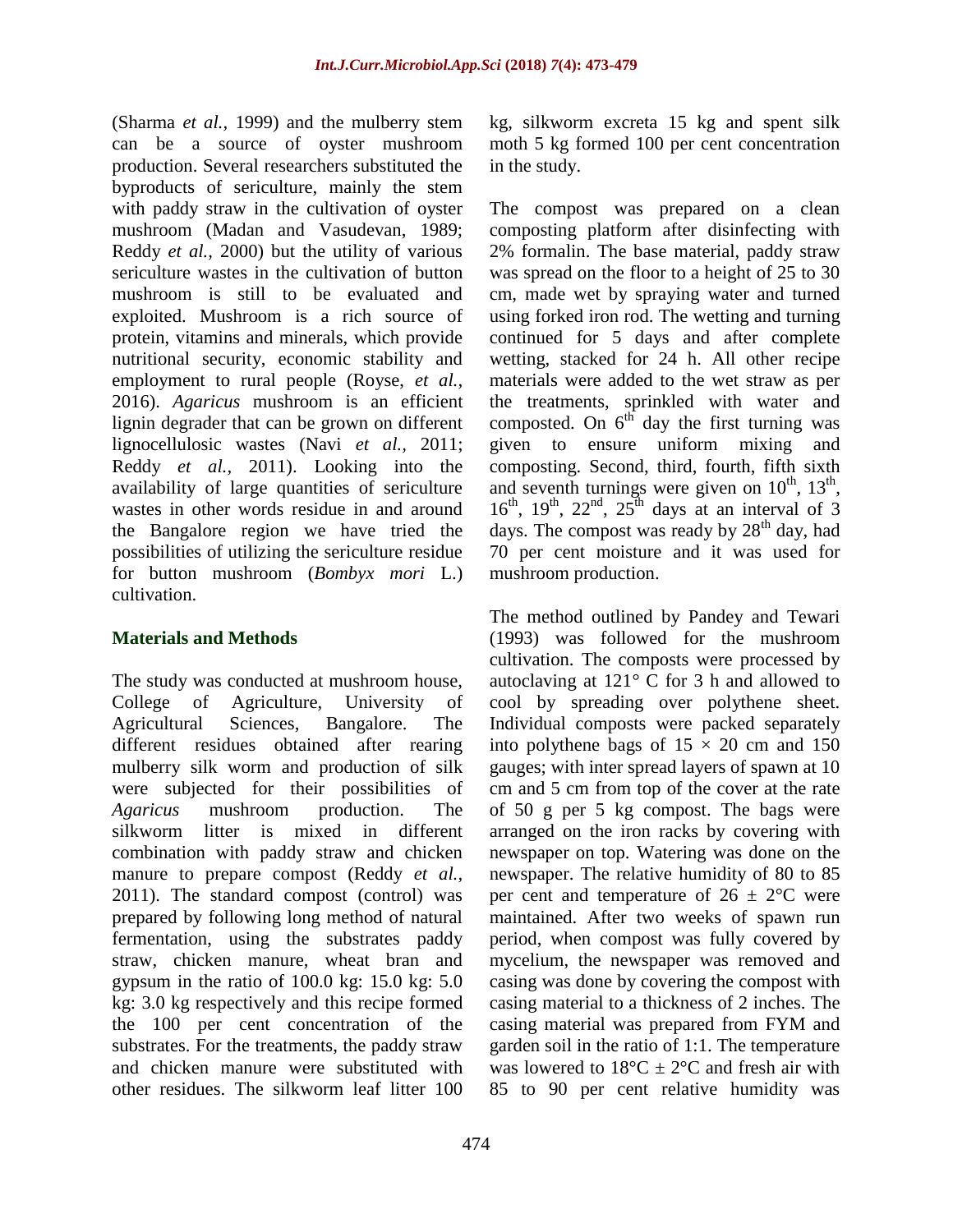maintained. The changes resulted in initiation of pin heads and during this period mist watering was done. When mushrooms were at pea size, little heavy watering was done (Reddy *et al.,* 2011). Mushrooms appeared in flushes between 3 and 5 days duration and they are harvested at an interval of 7 to10 days. Likewise, 4 to 6 harvests were done from 4 to 8 weeks. The yield of sporophores was expressed as g per 5 kg dry substrate and bio-efficiency of the substrate was calculated.

Nutrients in the substrate such as nitrogen, phosphorous and potassium were estimated before and after cropping; microbial counts like bacteria, fungi and actinomycetes, cellulose and lignin contents in the compost at different stages of composting, yield and nutritional status of mushrooms produced in the above mentioned treatments were estimated. Nitrogen was determined by Kjeldhal method as outlined by Bremmener (1979). Phosphorus and potassium was estimated by the procedure given by Jackson (1973). Cellulose was by calorimetric method using anthrone reagent and lignin by aciddetergent method as outlined by Sadasivam and Manickam (1996). The protein (Jackson, 1973), carbohydrates, fibre and fat (Sadasivam and Manickam, 1996) were estimated to determine the nutritional status of mushroom.

## **Results and Discussion**

The nutrient status in the recipe made for the composting had shoved variation before and after fermentation. Nitrogen was found to be significantly highest in the treatment  $T_3$  with 4.56 per cent followed by  $T_2$  (4.56%),  $T_7$  $(4.18\%)$  and was least in control *i.e.*,  $T_1$ (3.51%) before cropping. After cropping the nitrogen content had increased slightly in the treatments and it was highest in  $T_3$  (4.85%) followed by  $T_2$  (4.63%),  $T_7$  (4.20 %) and least in  $T_1$  (3.63 %). The phosphorus content also varied in the treatments, it was least in control

 $T_1$  (3.00%) and ranged from 3.00 to 4.69 per cent in treatments. The highest phosphorous content was observed in the treatment  $T_3$  (4.69) %) followed by  $T_2$  (4.53%) and  $T_7$  (4.11 %). After cropping the phosphorus content slightly increased in the substrates. Similarly the potassium ranged from 1.67 to 2.52 per cent and 1.74 to 2.58 per cent before and after cropping, respectively. The potassium content did not vary much, but has increased slightly after the cropping (Table 1).

The increase in NPK content in compost may be due to the accumulation of mycelial mass in the strata (Chang, 1990; Reddy *et al.,* 2000) as well as the reduction in the biomass after composting resulting in mineralization of the nutrients (Cortez, 1996; Bechara *et al.,* 2005; Shankarappa *et al.,* 2015). The microbial counts like bacteria, fungi and actinomycetes were least on zero days and increased in population up to  $28<sup>th</sup>$  day of composting (Table 2). On  $28<sup>th</sup>$  day of composting the population, the bacterial counts ranged between 8.30 and 9.57 x  $10^6$  CFU per gram, it was higher than fungi (7.47 and 8.63 x  $10^4$ ) CFU per gram and actinomycetes (7.23 and 8.90 x  $10^2$  CFU per gram. The results suggest that the bacterial counts were higher than fungi and actinomycetes perhaps due to their fast multiplication rate and their small size (Rainey *et al.,* 1990; Nugaeva, 2000; Reddy *et al.,* 2011).

The cellulose and lignin context in the substrates was found to be varied significantly in all the treatments (Table 3). The cellulose and lignin had decreased drastically from 0 to  $28<sup>th</sup>$  day of composting because of natural aerobic fermentation caused by mixture of natural microflora present in the substrates. The highest cellulose content was observed in the treatments  $T_8$  (27.83 and 25.33 %) followed by  $T_1$  (27.60 and 25.33 %) and  $T_4$ (27.57 and 24.67 %), before and after decomposition respectively.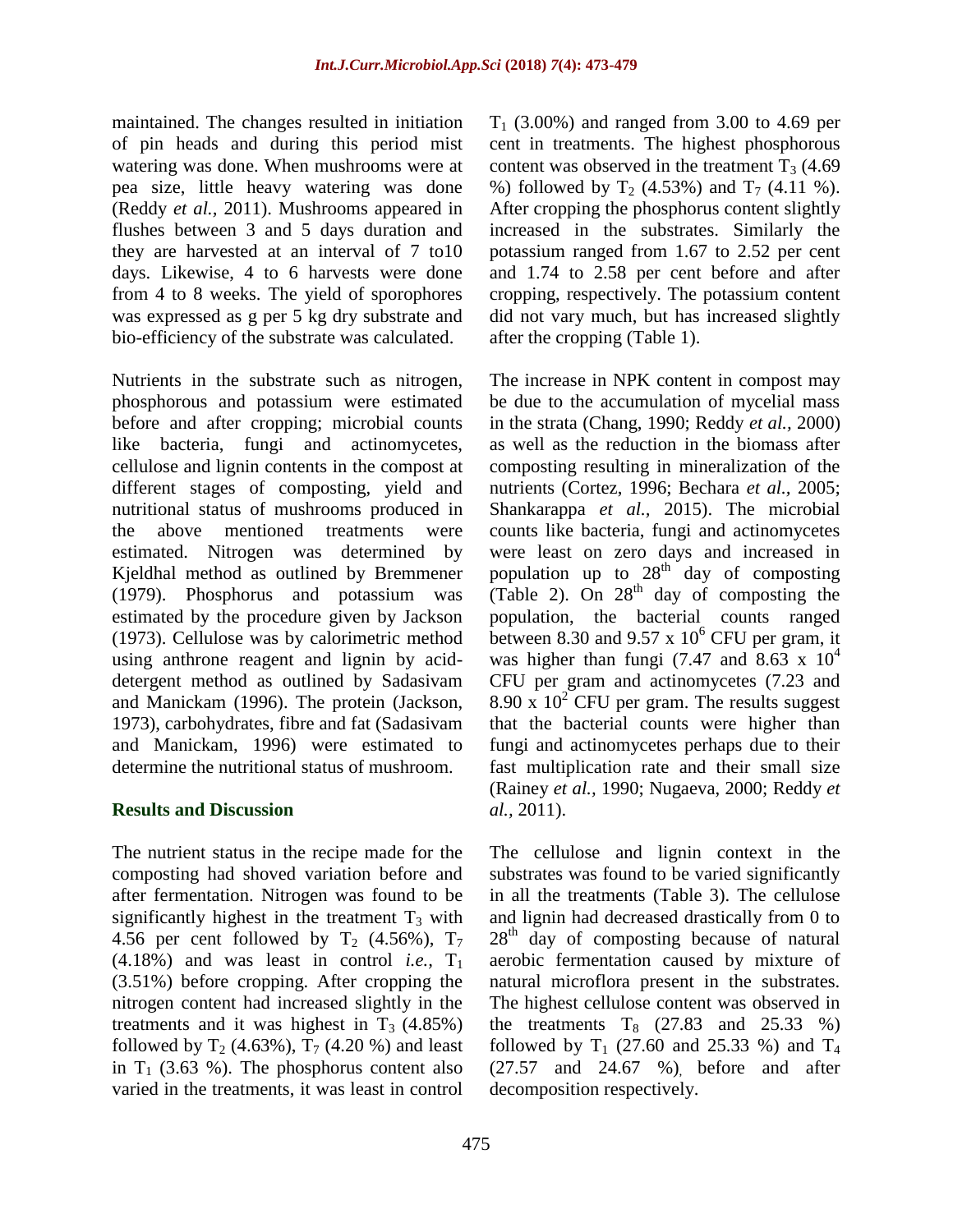# **The substrate combinations exploited for the purpose of compost making in the experiment are as follows**

| $T_1$          | Paddy straw $(100\%)$ + Chicken manure $(100\%)$ + wheat bran $(100\%)$ + Gypsum<br>$(100\%)$ (Control)                                                 |
|----------------|---------------------------------------------------------------------------------------------------------------------------------------------------------|
| $T_2$          | Paddy straw $(75\%)$ + Silkworm leaf litter $(25\%)$ + Chicken manure $(100\%)$ + wheat<br>bran $(100\%) + Gypsum (100\%)$                              |
| $\mathbf{T}_3$ | Paddy straw $(50\%)$ + Silkworm leaf litter $(50\%)$ + Chicken manure $(100\%)$ + wheat<br>$\frac{100\%}{100\%}$ + Gypsum $(100\%)$                     |
| $T_4$          | Paddy straw (100%) + Silkworm leaf litter (25%) + Chicken manure (75%) + wheat<br>$\frac{100\%}{100\%}$ + Gypsum $(100\%)$                              |
| $T_5$          | Paddy straw (75%) + Silkworm leaf litter (25%) + Silkworm excreta (25%) + Chicken<br>manure $(75\%)$ + Wheat bran $(100\%)$ + Gypsum $(100\%)$          |
| $T_6$          | Paddy straw (75%) + Silkworm leaf litter (25%) + Spent silk moths (50%) + Chicken<br>manure $(50\%)$ + Wheat bran $(100\%)$ + Gypsum $(100\%)$          |
| $T_7$          | Paddy straw $(50\%)$ + Silkworm leaf litter $(50\%)$ + Spent silk moths $(50\%)$ + Chicken<br>manure $(50\%)$ + Wheat bran $(100\%)$ + Gypsum $(100\%)$ |
| $T_8$          | Paddy straw (100%) + Silkworm excreta (25%) + Spent silk moths (25%) + Chicken<br>manure $(50\%) + Gypsum (100\%)$                                      |

# **Table.1** NPK contents of compost before and after cropping of button mushroom on various silkworm based substrates

| <b>Treatments</b>             |      | Before cropping $(\% )$ |             | After cropping $(\% )$ |              |                         |  |
|-------------------------------|------|-------------------------|-------------|------------------------|--------------|-------------------------|--|
|                               | N    | P                       | $\mathbf K$ | N                      | $\mathbf{P}$ | $\overline{\mathbf{K}}$ |  |
| $T_1$                         | 3.51 | 3.00                    | 1.67        | 3.63                   | 3.05         | 1.74                    |  |
| T <sub>2</sub>                | 4.56 | 4.53                    | 2.43        | 4.63                   | 4.59         | 2.52                    |  |
| $T_3$                         | 4.79 | 4.69                    | 2.52        | 4.85                   | 4.75         | 2.58                    |  |
| T <sub>4</sub>                | 3.47 | 3.42                    | 1.81        | 3.56                   | 3.48         | 1.85                    |  |
| $T_5$                         | 3.64 | 3.50                    | 1.97        | 3.68                   | 3.62         | 2.09                    |  |
| $T_6$                         | 4.01 | 3.98                    | 2.13        | 4.08                   | 4.03         | 2.15                    |  |
| T <sub>7</sub>                | 4.18 | 4.11                    | 2.15        | 4.20                   | 4.19         | 2.21                    |  |
| $T_8$                         | 4.07 | 3.90                    | 2.16        | 4.13                   | 3.95         | 2.24                    |  |
| Sem $\pm$                     | 0.29 | 0.52                    | 0.57        | 0.44                   | 0.24         | 0.63                    |  |
| $\overline{\text{CD}}$ at 5 % | 0.65 | 1.14                    | 1.19        | 0.96                   | 0.53         | 1.38                    |  |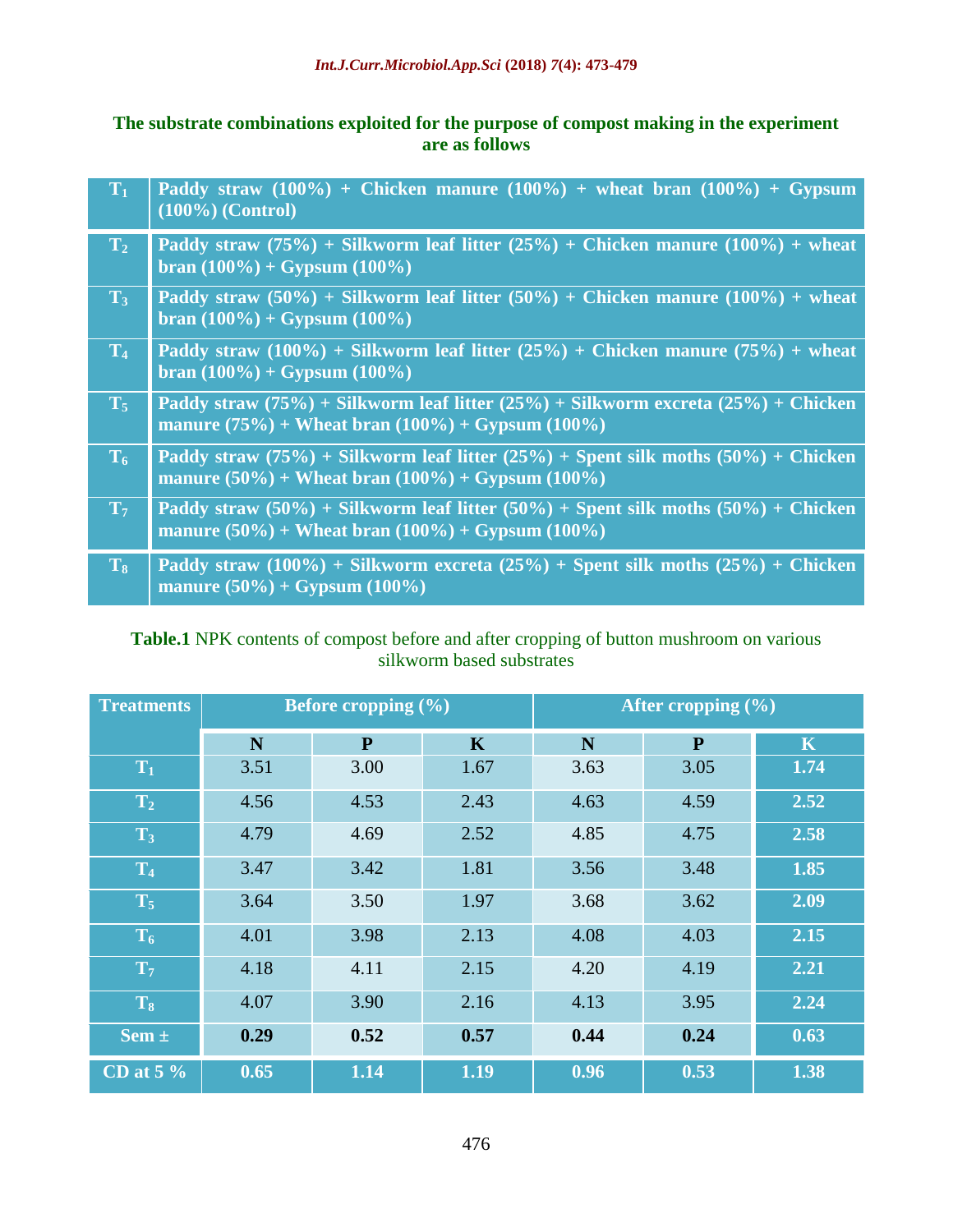|                                            | Bacteria (CFU $10^6$ g <sup>-1</sup> ) |      |      | Fungi (CFU $10^4$ g <sup>-1</sup> ) <sup>1</sup> |      |      | Actinomycetes (CFU $10^2$ g <sup>-1</sup> ) |      |      |
|--------------------------------------------|----------------------------------------|------|------|--------------------------------------------------|------|------|---------------------------------------------|------|------|
| <b>Treatments</b>                          | Days                                   |      |      | <b>Days</b>                                      |      |      | Days                                        |      |      |
|                                            | $\mathbf{0}$                           | 14   | 28   | $\mathbf{0}$                                     | 14   | 28   | $\bf{0}$                                    | 14   | 28   |
| $\mathbf{T}_1$                             | 3.93                                   | 7.47 | 8.30 | 5.07                                             | 7.33 | 7.47 | 4.31                                        | 6.60 | 7.23 |
| $\mathbf{T_2}$                             | 4.93                                   | 8.37 | 8.97 | 4.27                                             | 7.47 | 7.70 | 5.31                                        | 7.20 | 7.57 |
| $\overline{\mathrm{T}}_{3}$                | 4.40                                   | 9.23 | 9.53 | 3.90                                             | 7.47 | 7.83 | 5.13                                        | 7.40 | 7.67 |
| $\mathbf{T}_4$                             | 3.60                                   | 9.13 | 9.17 | 4.47                                             | 8.00 | 8.33 | 3.87                                        | 6.20 | 6.53 |
| $\overline{\mathbf{T}}_5$                  | 3.67                                   | 7.83 | 8.60 | 3.97                                             | 8.13 | 8.20 | 3.89                                        | 7.47 | 7.70 |
| $\overline{\mathrm{T}}_{6}$                | 3.80                                   | 7.87 | 8.63 | 4.30                                             | 7.80 | 8.00 | 4.27                                        | 7.47 | 7.67 |
| $\mathbf{T}_7$                             | 3.60                                   | 9.10 | 9.40 | 4.70                                             | 8.00 | 8.17 | 4.20                                        | 8.67 | 8.90 |
| $\left\langle \mathrm{T}_{8}\right\rangle$ | 4.53                                   | 9.10 | 9.57 | 5.50                                             | 8.53 | 8.63 | 4.84                                        | 7.80 | 8.50 |
| Sem $\pm$                                  | 0.28                                   | 0.25 | 0.59 | 0.33                                             | 0.19 | 0.24 | 0.21                                        | 0.58 | 0.64 |
| CD at $5\%$                                | 0.62                                   | 0.65 | 1.29 | 0.74                                             | 0.42 | 0.54 | 0.48                                        | 1.26 | 1.39 |

**Table.2** Microbial counts in the compost at different stages of composting of various substrates

**Table.3** Cellulose and lignin contents in the compost at different stages of composting of various substrates

|                                        |                  | Cellulose $(\% )$ |       | Lignin $(\% )$   |       |       |  |
|----------------------------------------|------------------|-------------------|-------|------------------|-------|-------|--|
| <b>Treatments</b>                      |                  | Days              |       | Days             |       |       |  |
|                                        | $\boldsymbol{0}$ | 14                | 28    | $\boldsymbol{0}$ | 14    | 28    |  |
| $T_1$                                  | 27.83            | 25.33             | 24.33 | 24.00            | 22.33 | 20.33 |  |
| T <sub>2</sub>                         | 17.47            | 15.83             | 15.17 | 21.67            | 20.33 | 18.33 |  |
| $T_3$                                  | 20.10            | 17.53             | 16.87 | 19.33            | 18.67 | 16.67 |  |
| T <sub>4</sub>                         | 27.57            | 25.33             | 24.67 | 24.00            | 22.67 | 20.67 |  |
| $T_5$                                  | 25.53            | 22.00             | 21.33 | 22.00            | 21.00 | 12.67 |  |
| $T_6$                                  | 24.97            | 22.67             | 22.00 | 22.00            | 21.00 | 15.67 |  |
| T <sub>7</sub>                         | 20.23            | 18.00             | 17.33 | 20.00            | 19.33 | 14.33 |  |
| $\vert \overline{\mathrm{T}}_{8}\vert$ | 27.60            | 25.33             | 24.67 | 24.33            | 22.67 | 20.67 |  |
| Sem $\pm$                              | 0.54             | 0.56              | 0.55  | 0.69             | 0.49  | 2.61  |  |
| $CD$ at 5 $\%$                         | 1.17             | 1.22              | 1.20  | 1.52             | 1.08  | 5.69  |  |

# **Table.4** Button mushroom yield and nutrition status as influenced by various silkworm based substrates

| <b>Treatments</b>             | <b>Button mushroom</b><br>yield $(g)$ | <b>Bio-efficiency</b><br>$(\%)$ | <b>Proteins</b><br>$(\%)$ | <b>Total sugars</b><br>$(\%)$ | Fat $(\% )$ | Fibre $(\% )$ |
|-------------------------------|---------------------------------------|---------------------------------|---------------------------|-------------------------------|-------------|---------------|
| $T_1$                         | 908.67                                | 60.57                           | 26.54                     | 51.00                         | 5.96        | 9.75          |
| $ \overline{\mathrm{T}}_{2} $ | 845.67                                | 56.37                           | 29.75                     | 50.67                         | 4.62        | 8.89          |
| $\overline{\mathrm{T}}_{3}$   | 837.33                                | 55.82                           | 29.89                     | 50.00                         | 4.68        | 8.81          |
| $\mathbf{T}_4$                | 856.67                                | 57.11                           | 27.71                     | 49.67                         | 4.85        | 8.75          |
| $\overline{\mathbf{T}}_5$     | 795.94                                | 53.06                           | 27.93                     | 50.67                         | 4.64        | 8.65          |
| $ \overline{\mathrm{T}}_{6} $ | 813.37                                | 54.72                           | 29.57                     | 53.33                         | 3.76        | 8.66          |
| $\mathbf{T}_7$                | 814.67                                | 54.31                           | 28.94                     | 52.30                         | 4.29        | 8.64          |
| $\overline{\mathbf{T}}_3$     | 857.33                                | 57.15                           | 28.45                     | 52.77                         | 4.27        | 9.20          |
| Sem $\pm$                     | 5.33                                  |                                 | 0.49                      | 2.03                          | 0.08        | 0.06          |
| $\overline{\text{CD}}$ at 5 % | 11.62                                 | <b>CO</b>                       | 1.08                      | 4.43                          | 0.17        | 0.14          |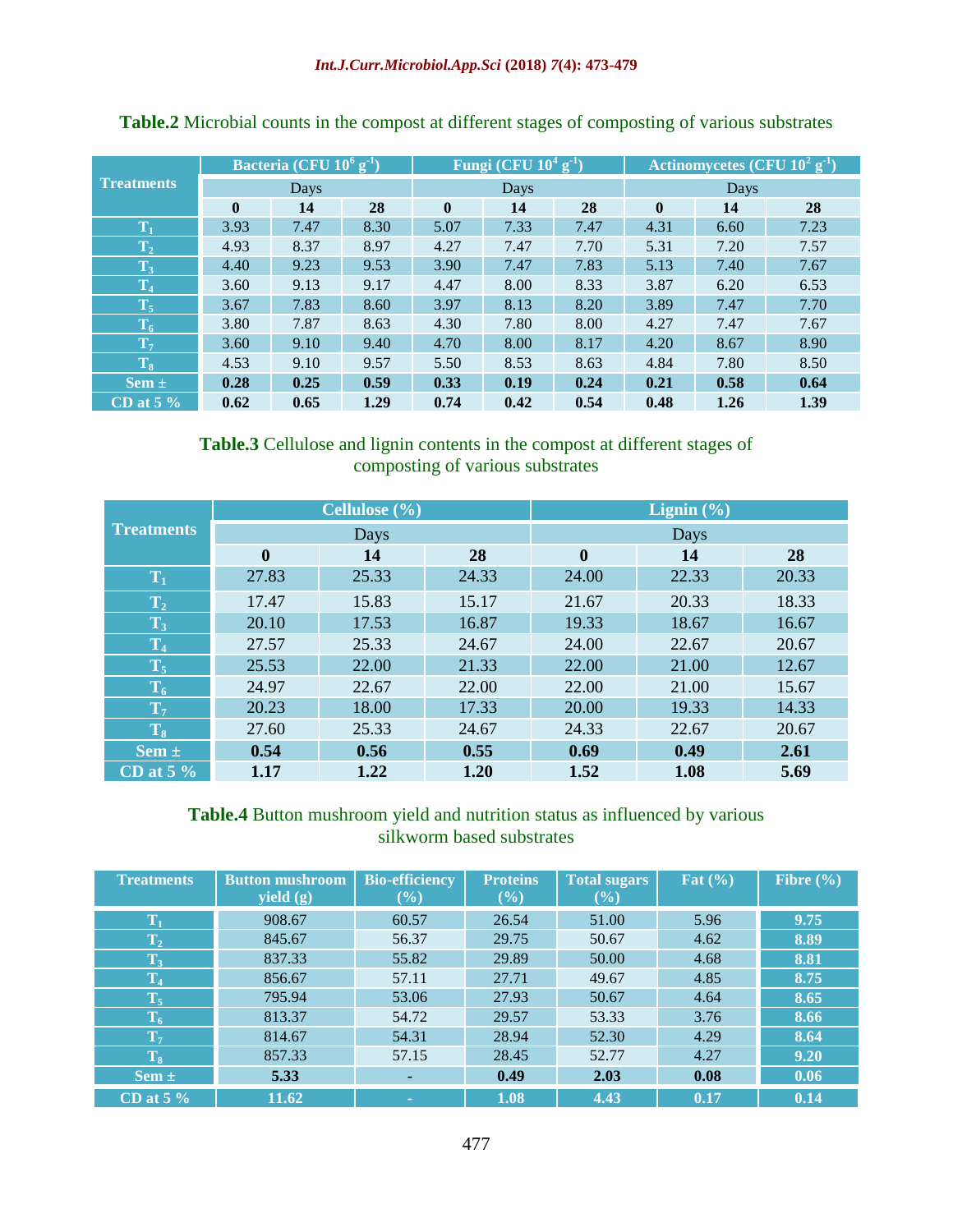Similar trends were also observed in all these treatments for lignin content. The results suggest that where ever the paddy straw was used at 100 % concentration had highest cellulose and lignin contents as against its substitution, because of the nature of the paddy straw used in the composting. During the fermentation the fermentative microflora may have secreted the hydrolytic enzymes required for degradation of cellulose and lignin such as cellulases and ligninases (Shankarappa *et al.,* 2015; Shankarappa *et al.,* 2016).

The yield of button mushroom due to different treatments and their bio-efficiency had varied considerably (Table 4). They were high in  $T_1$ (908.67 g and 620.57 %, respectively) and low in  $T<sub>5</sub>$  (795.94 g and 53.06%, respectively). The control yield was highest in the controlled treatment  $T_1$ , Where 100 per cent paddy straw was used along with other components and the treatments substituted with sericulture residues although produced considerable amount of mushroom yield it was significantly low, suggesting that the sericulture residues such as silk worm leaf litter, silkworm excreta and spent silk moth are not efficient compared to control. Differences in respect of both yield and bioefficiency might be attributed to inherent capacity of the composts to release nutrients, present in their respective substrates (Madan and Vasudevan, 1989; Poppe, 2000; Baruah *et al.,* 2000).

Nutritive value of mushrooms was significantly influenced by the type of composts used for their cultivation (Table 4). Proteins were higher in  $T_3$  (29.89%) and least in  $T_1$  (26.54%) *i.e.*, control. In other treatments proteins ranged from 27.71 to 29.89 per cent which were higher than the control. The lowest sugar content 50.00 % was observed in  $T_4$  (49.67%) and it was highest in  $T_8$  (52.77%). The lowest and highest fat content was observed in  $T_6$  (3.76%) and  $T_1$ (5.96%) respectively. The lowest and highest fibre content was observed in  $T_7$  (8.64 % and  $T_1$ ) (5.96%). These nutrients had showed a range, total sugars (49.67 to 53.33 %), fat (3.76 to 5.96 %) and fibre contents (8.64 to 9.75 %). The variation exhibited with respective values of button mushrooms grown on different composts might be due to the varied composition of nutrients in different substrates, which might have contributed to the nutritional profile of mushrooms (Madan and Vasudevan, 1989; Poppe, 2000).

#### **References**

- Aruga, H. 1994. *Priciples of Sericulture*. Oxford and IBH Pub. Co. Pvt. Ltd., New Delhi, pp. 358 – 365.
- Baruah, A. M., Reddy, D.N.R. and Mallesh, B.C. 2000. Potentiality of Eri silkworm wastes in Oyster mushroom. In: Nonmulberry Sericulture, Silk Industry, Sericulture Economics and Extension (Eds. K.P. Chinnaswamy, R. Govindan, N.K. Krishnaprasad and D.N.R. Reddy). *Proc. Natl. Sem. Tropic. Seric.,* UAS, Bangalore, pp.  $86 - 87$ .
- Bechara, M., Heinemann, P., Walker, P. and Romaine, C.P. 2005. Cultivation of *Agaricus bisporus* on a mixture of cereal grain spawn and delayed-release nutrient supplement. *Mush. News*, 53(8): 6–10.
- Bremmener, J. M. 1979. Total Nitrogen*. In: Methods of Soil Analysis,* (Ed. C. A. Black), Agronomy series No. 9, Part 2, *American Society of Agronomy*, Madison, Wiscon, pp. 1149 – 1179.
- Chang, S.T. 1990. Future trends in cultivation of alternative mushrooms. *Mushroom J.*, 215: 422 – 423.
- Cortez, J., Demard, J. M., Bottner, P. and Jocturnonlozer, L.1996. Decompostion of Mediterranean leaf litters, a microorganisms experiment investigating relationship between decomposition rate and litter quality. *Soil Biol. Biochem.,* 28  $(4/5): 443 - 452.$
- Das, P.K., Bhogesha, K., Sundareshwaran, P., Madhava Rao, Y. and Sharma, D.D. 1997. Vermiculture: Scope and potentiality in Sericulture. *Indian Silk*, 36  $(2): 23 - 26.$